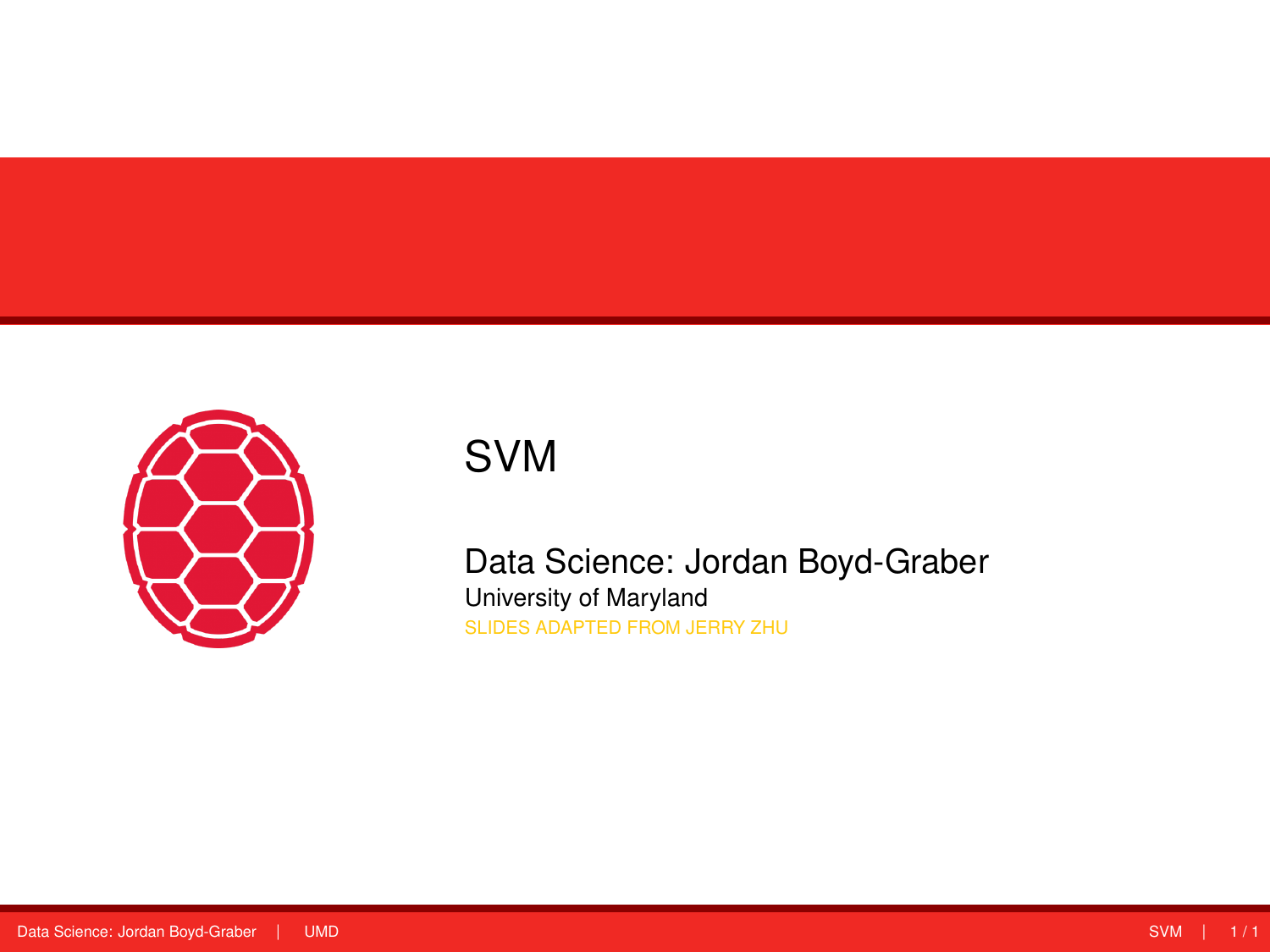# **Can SVMs Work Here?**

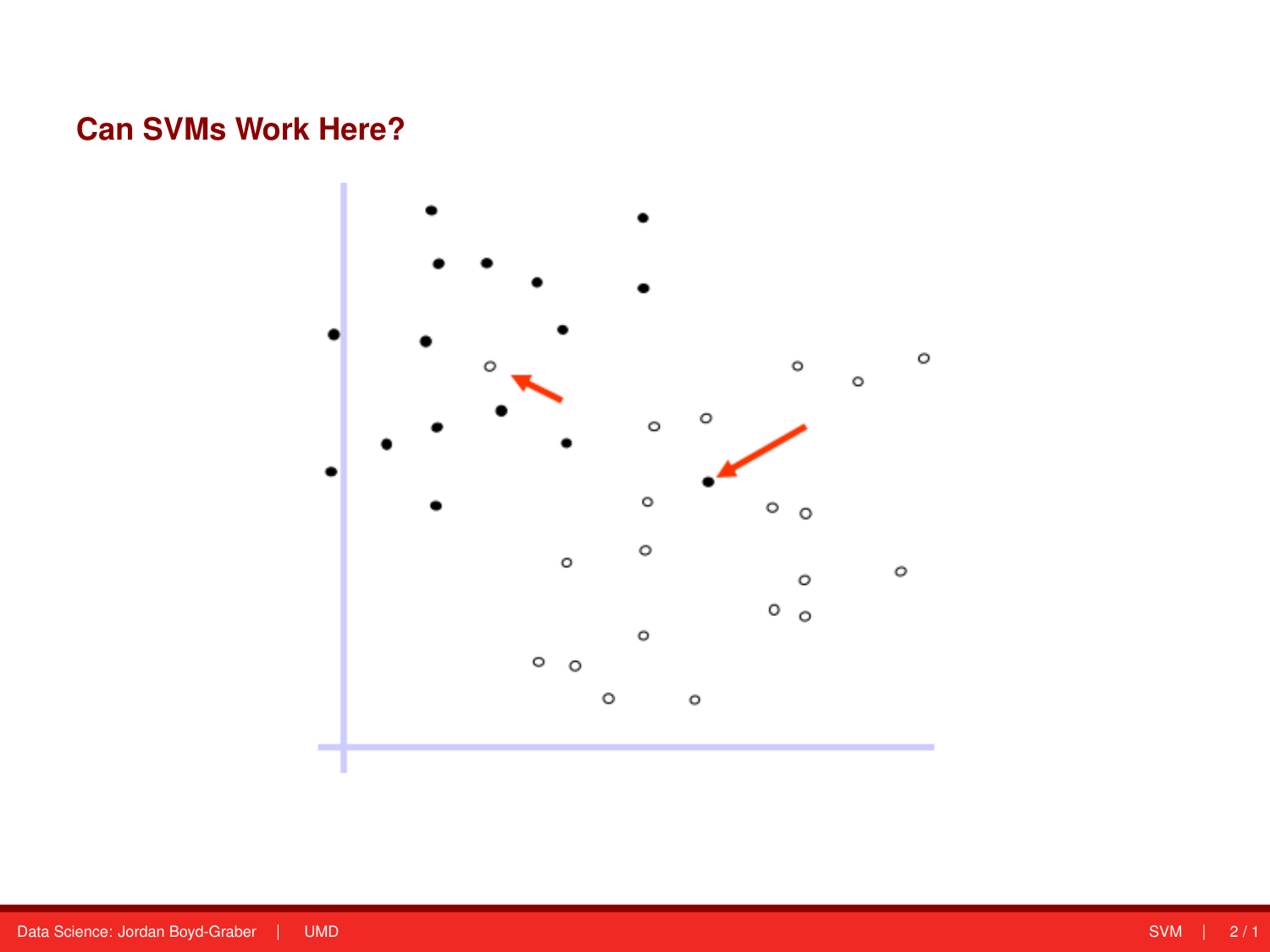# **Can SVMs Work Here?**



$$
y_i(w \cdot x_i + b) \ge 1 \tag{1}
$$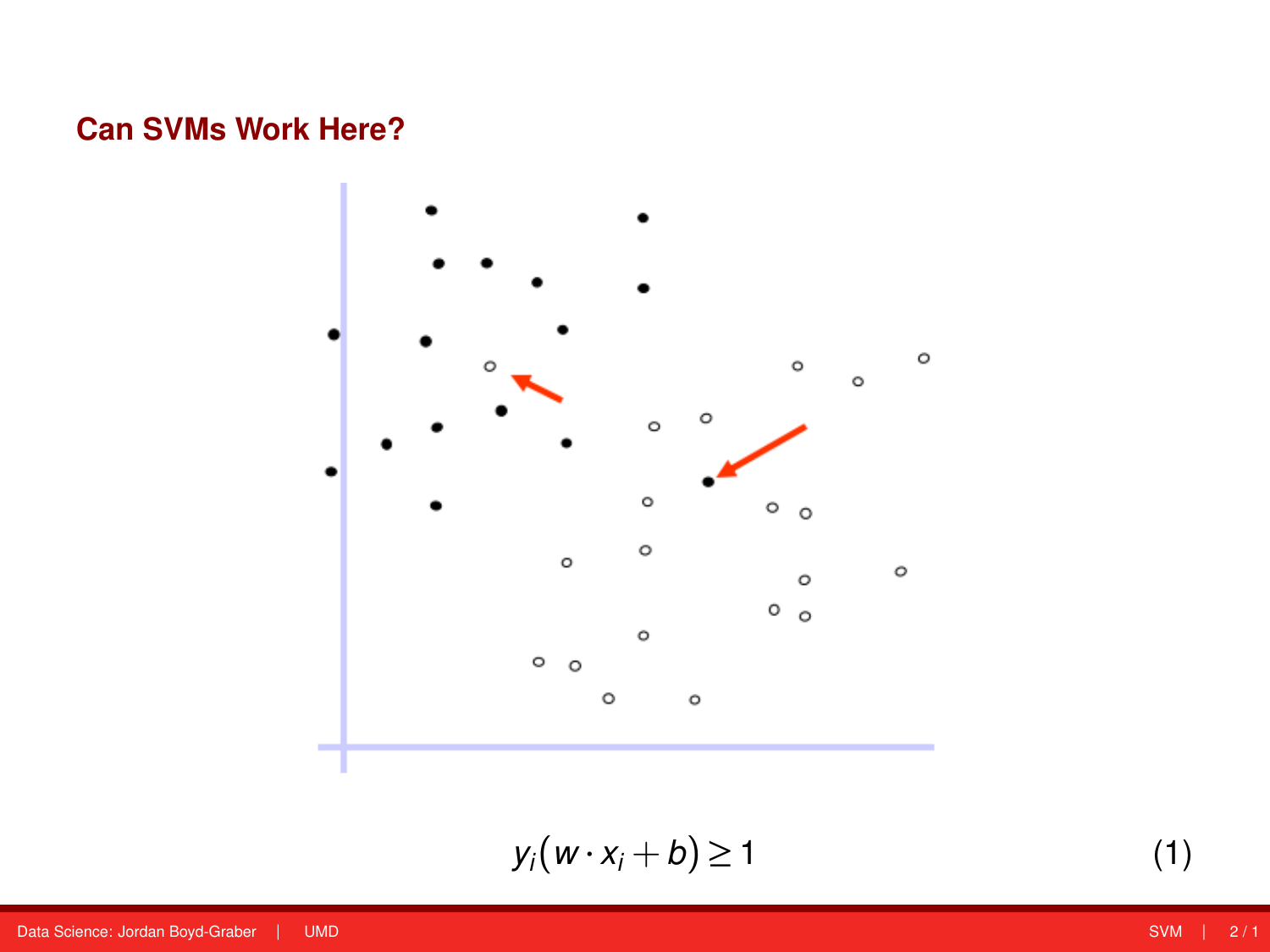### **Trick: Allow for a few bad apples**

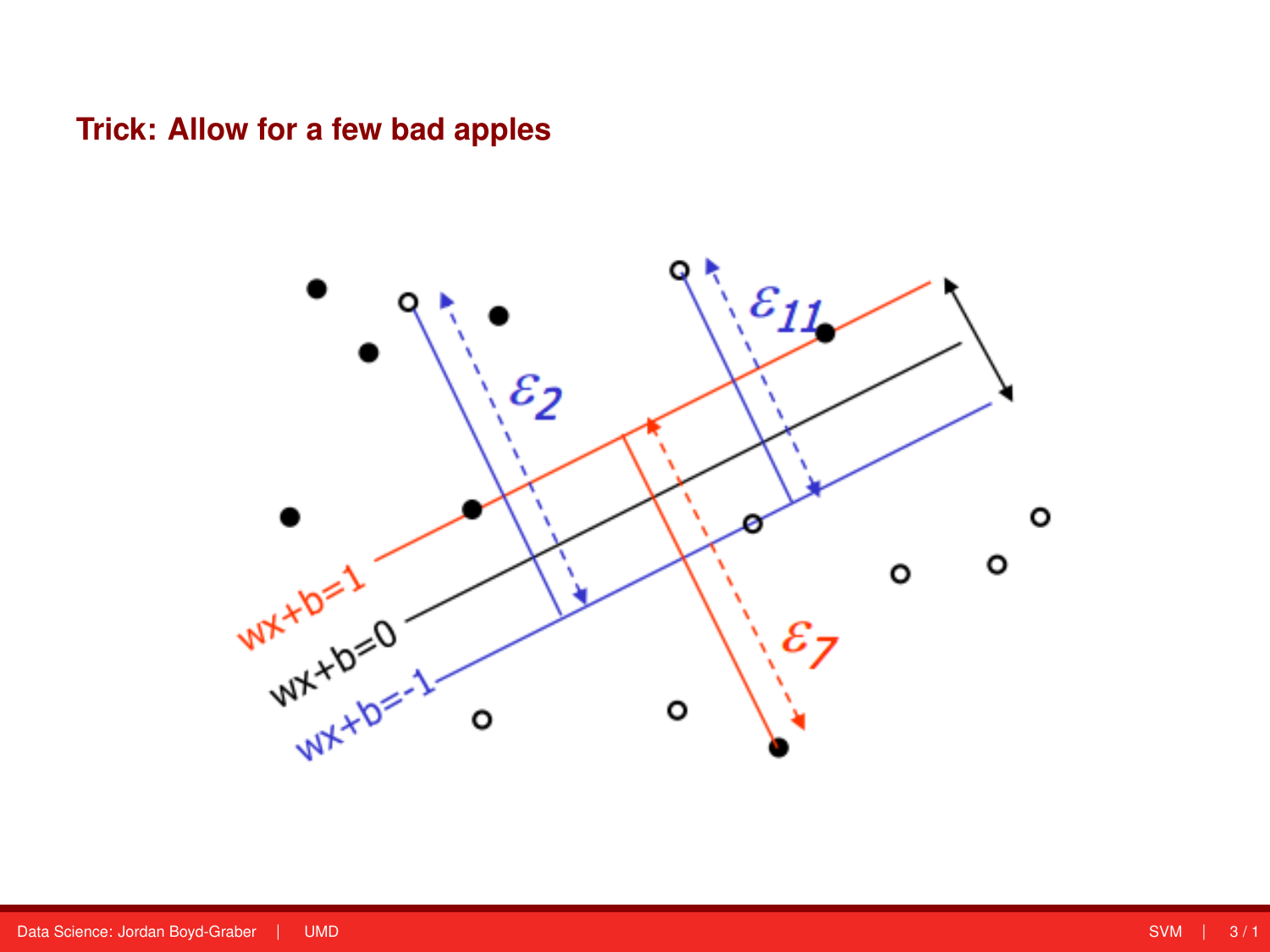$$
\min_{w,b,\xi} \frac{1}{2} ||w||^2 + C \sum_{i=1} \xi_i^p
$$
  
subject to  $y_i(w \cdot x_i + b) \ge 1 - \xi_i \wedge \xi_i \ge 0, i \in [1, m]$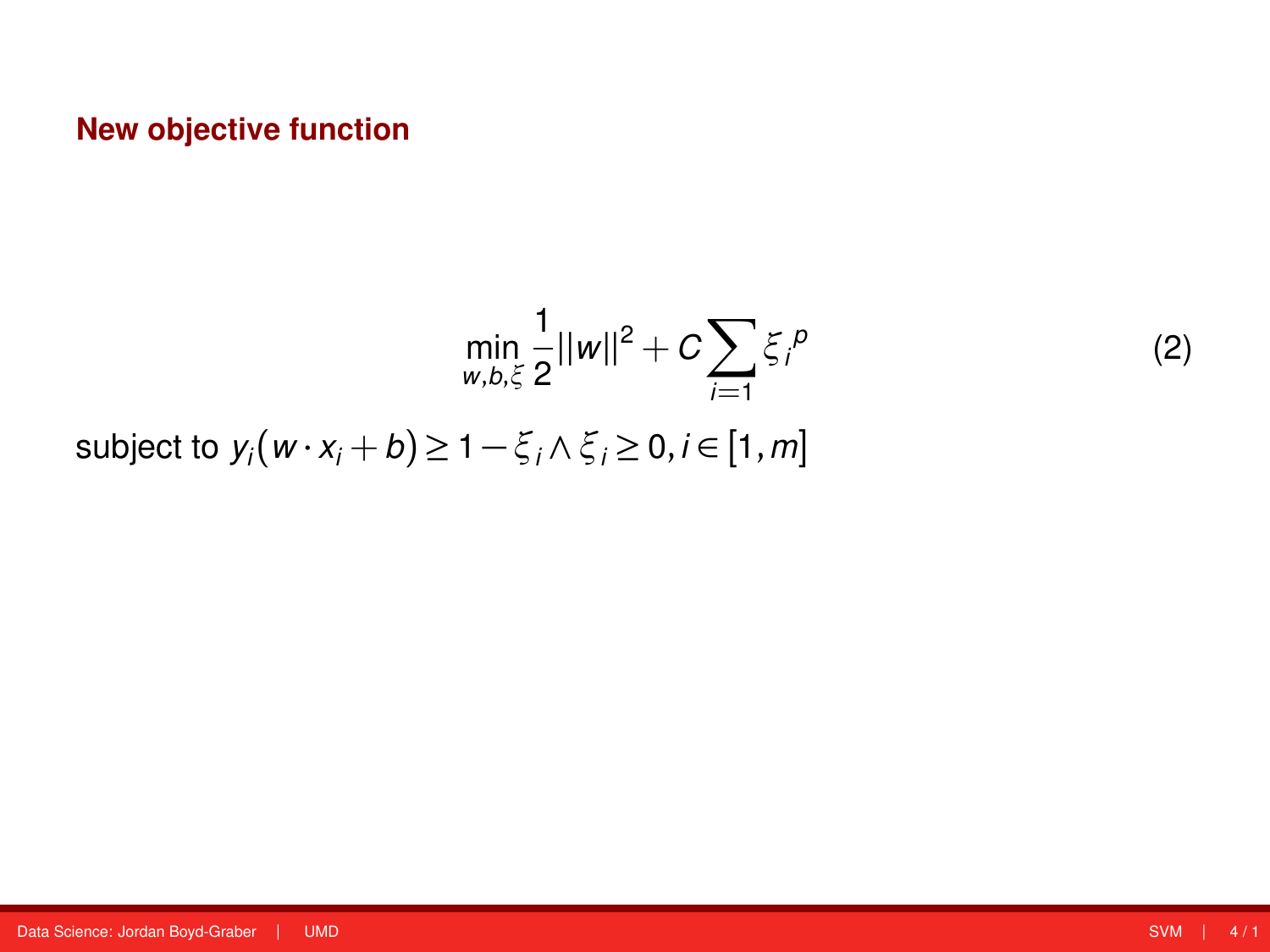$$
\min_{w,b,\xi} \frac{1}{2} ||w||^2 + C \sum_{i=1} \xi_i^p
$$

subject to  $y_i(w \cdot x_i + b) \ge 1 - \xi_i \wedge \xi_i \ge 0, i \in [1, m]$ 

■ Standard margin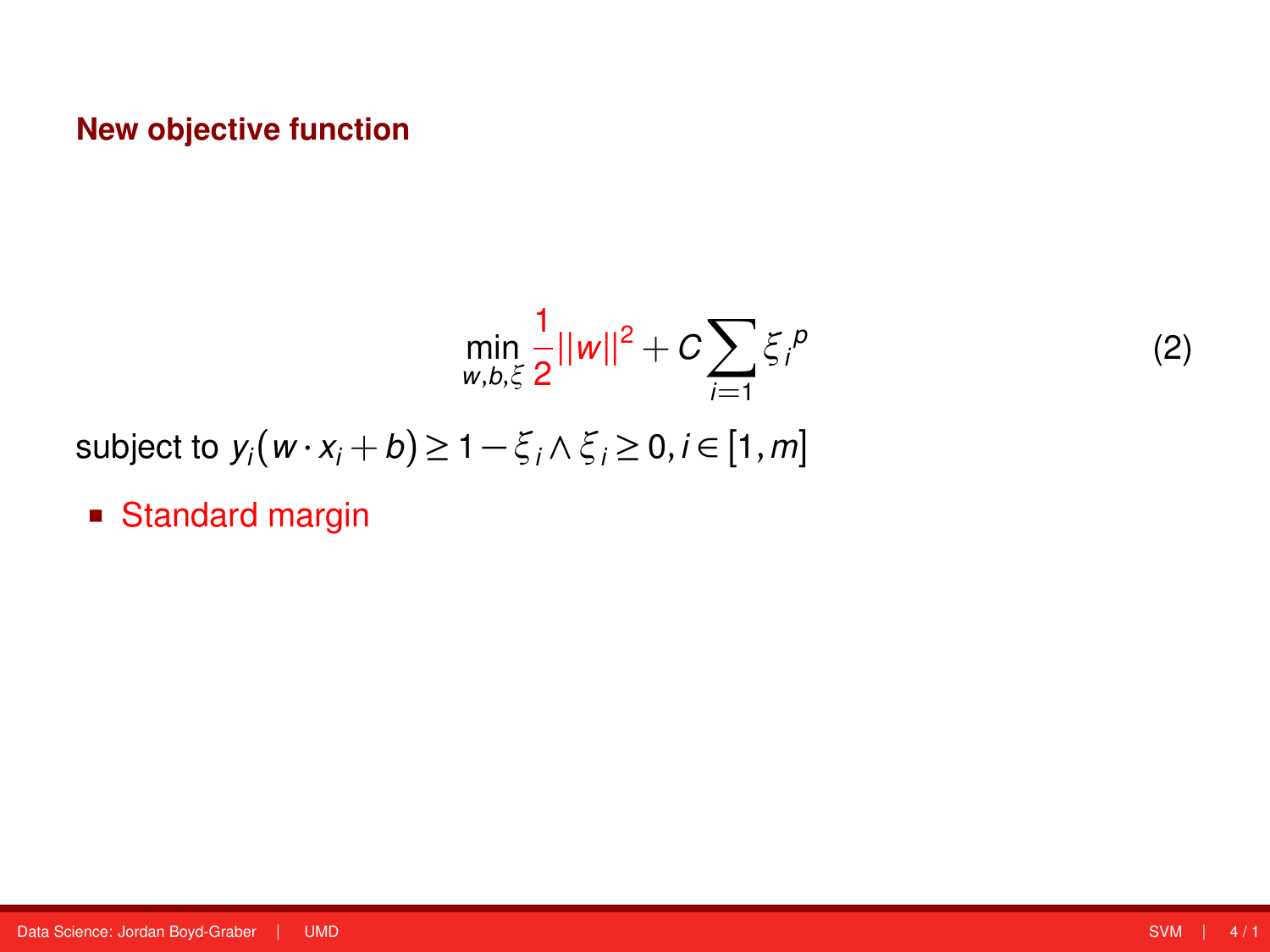$$
\min_{w,b,\xi} \frac{1}{2} ||w||^2 + C \sum_{i=1} \xi_i^{\,p}
$$

subject to  $y_i(w \cdot x_i + b) \ge 1 - \xi_i \wedge \xi_i \ge 0, i \in [1, m]$ 

- **Standard margin**
- How wrong a point is (slack variables)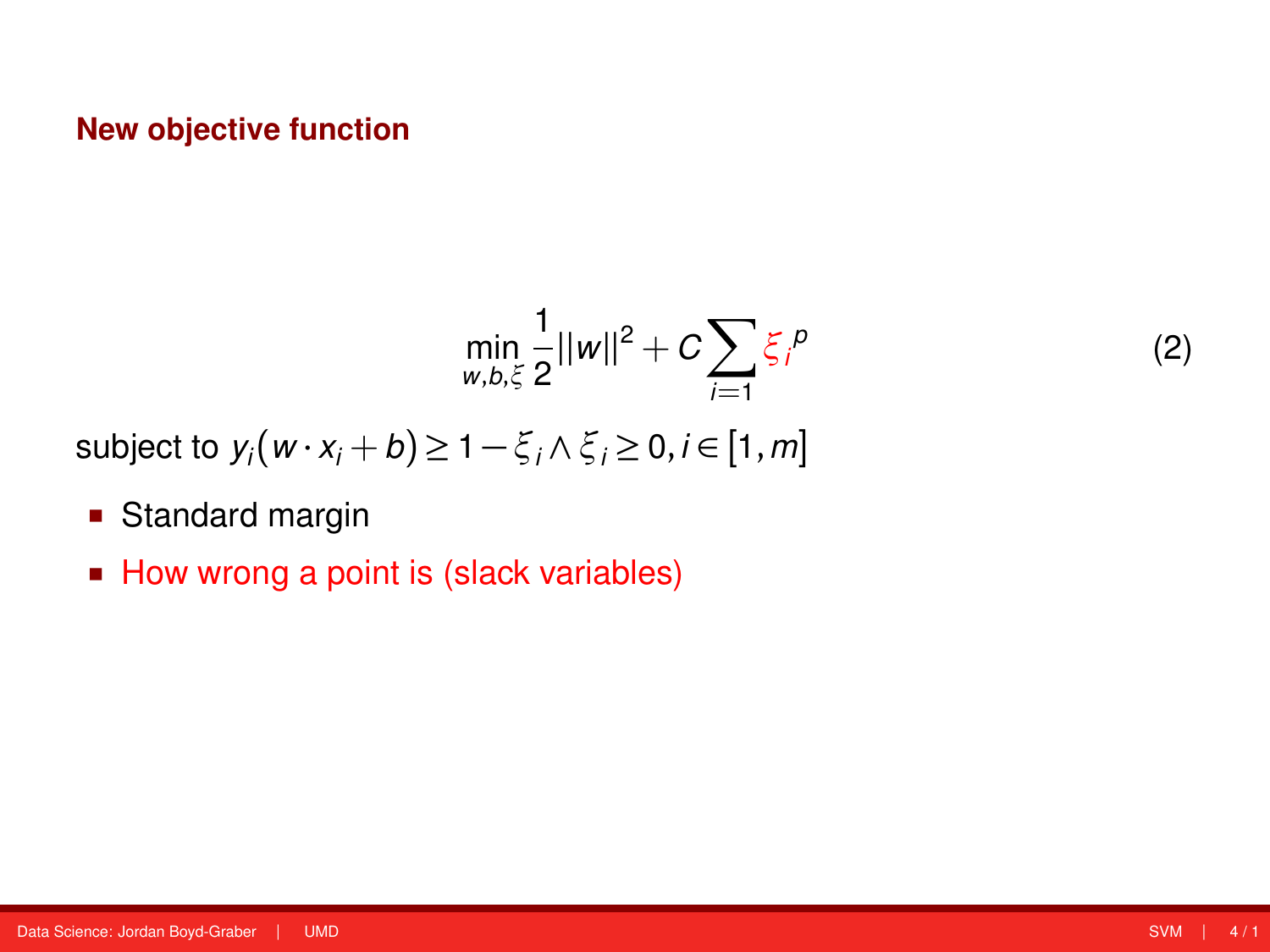$$
\min_{w,b,\xi} \frac{1}{2} ||w||^2 + C \sum_{i=1} \xi_i^{\,p}
$$

subject to  $y_i(w \cdot x_i + b) \ge 1 - \xi_i \wedge \xi_i \ge 0, i \in [1, m]$ 

- **Standard margin**
- How wrong a point is (slack variables)
- Tradeoff between margin and slack variables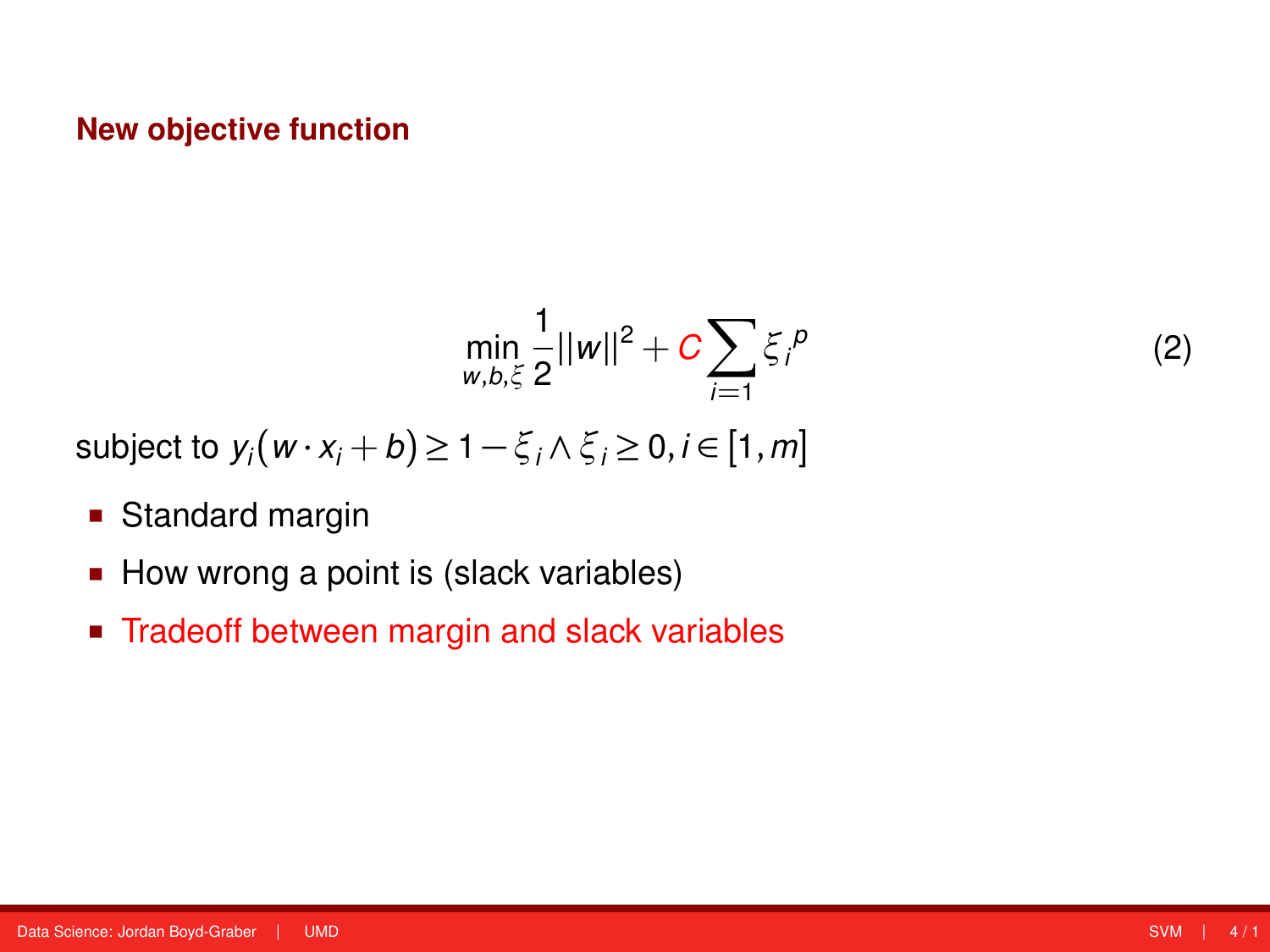$$
\min_{w,b,\xi} \frac{1}{2} ||w||^2 + C \sum_{i=1} \xi_i^b
$$

subject to  $y_i(w \cdot x_i + b) \ge 1 - \xi_i \wedge \xi_i \ge 0, i \in [1, m]$ 

- **Standard margin**
- How wrong a point is (slack variables)
- Tradeoff between margin and slack variables
- How bad wrongness scales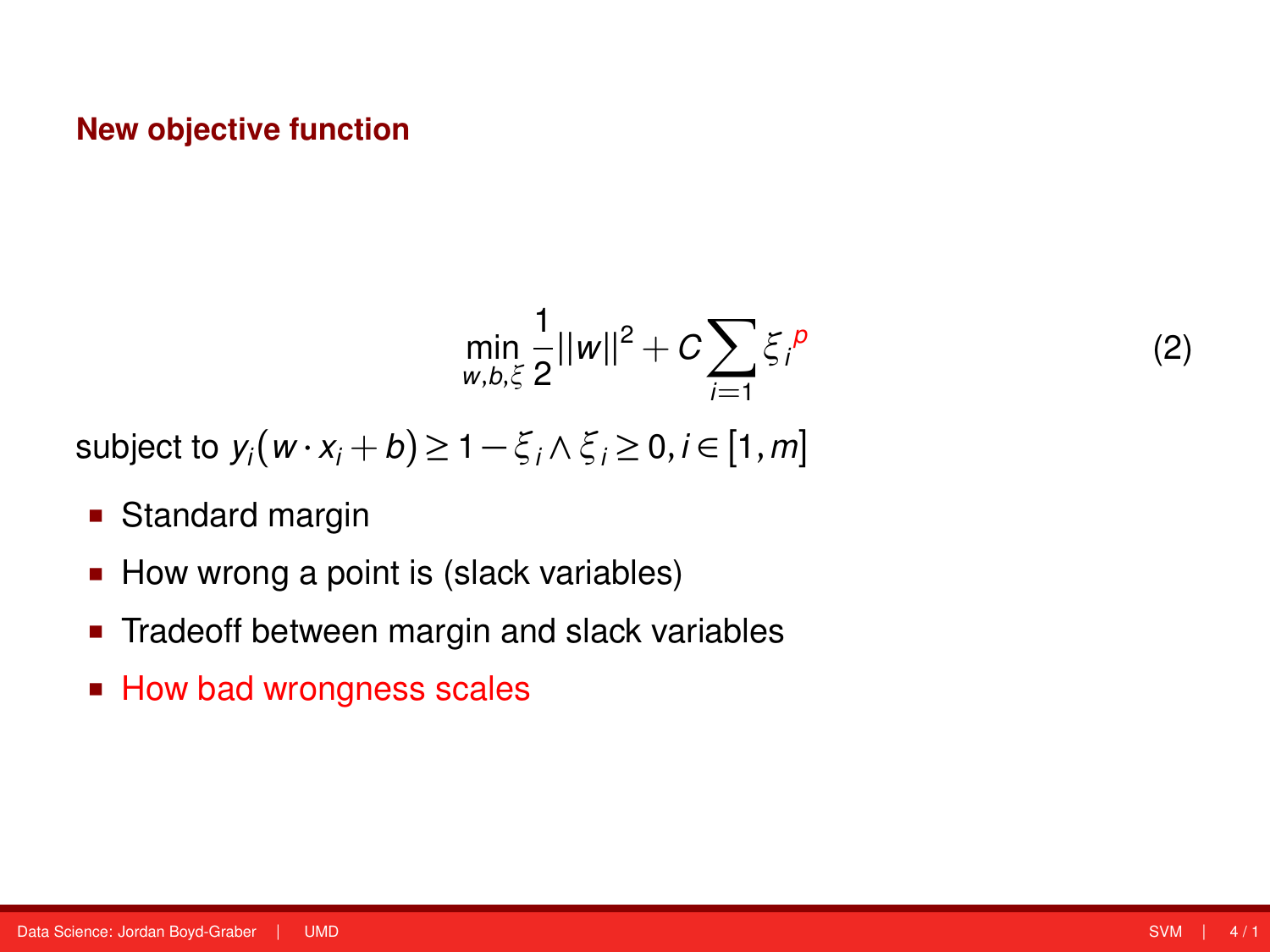- **Losses measure how bad a mistake is**
- **Important for slack as well**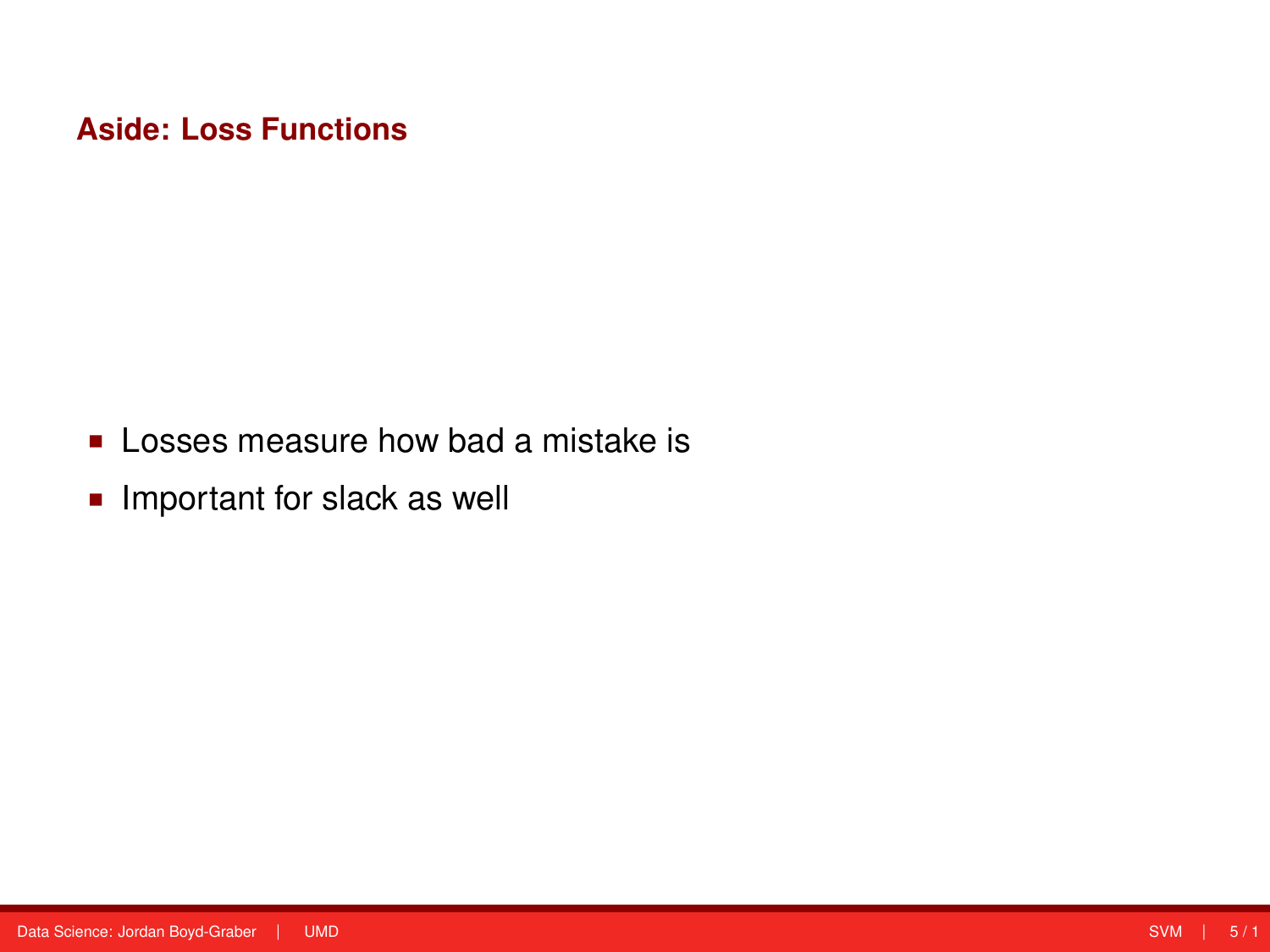- **Losses measure how bad a mistake is**
- **Important for slack as well**

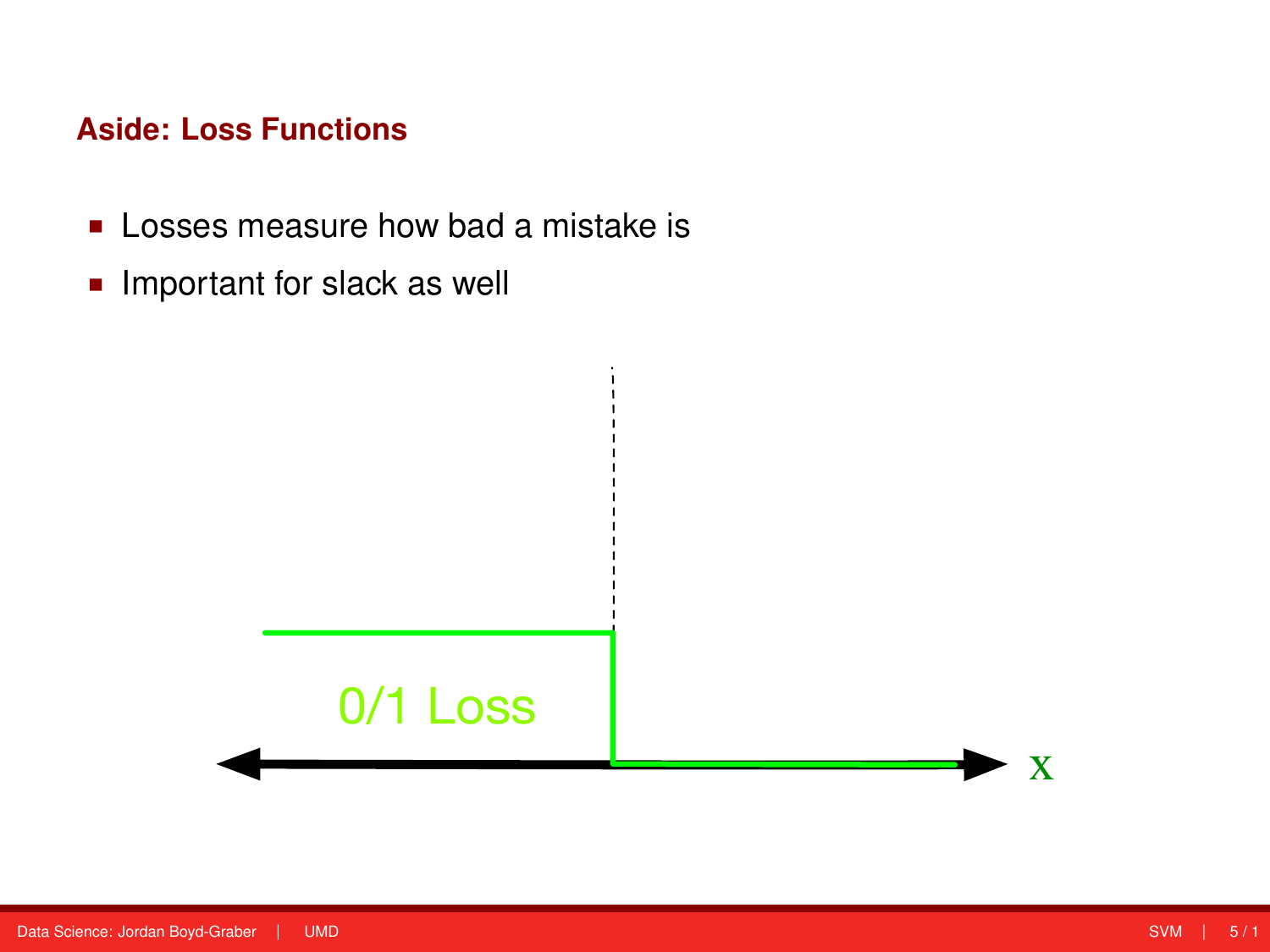- **Losses measure how bad a mistake is**
- **Important for slack as well**

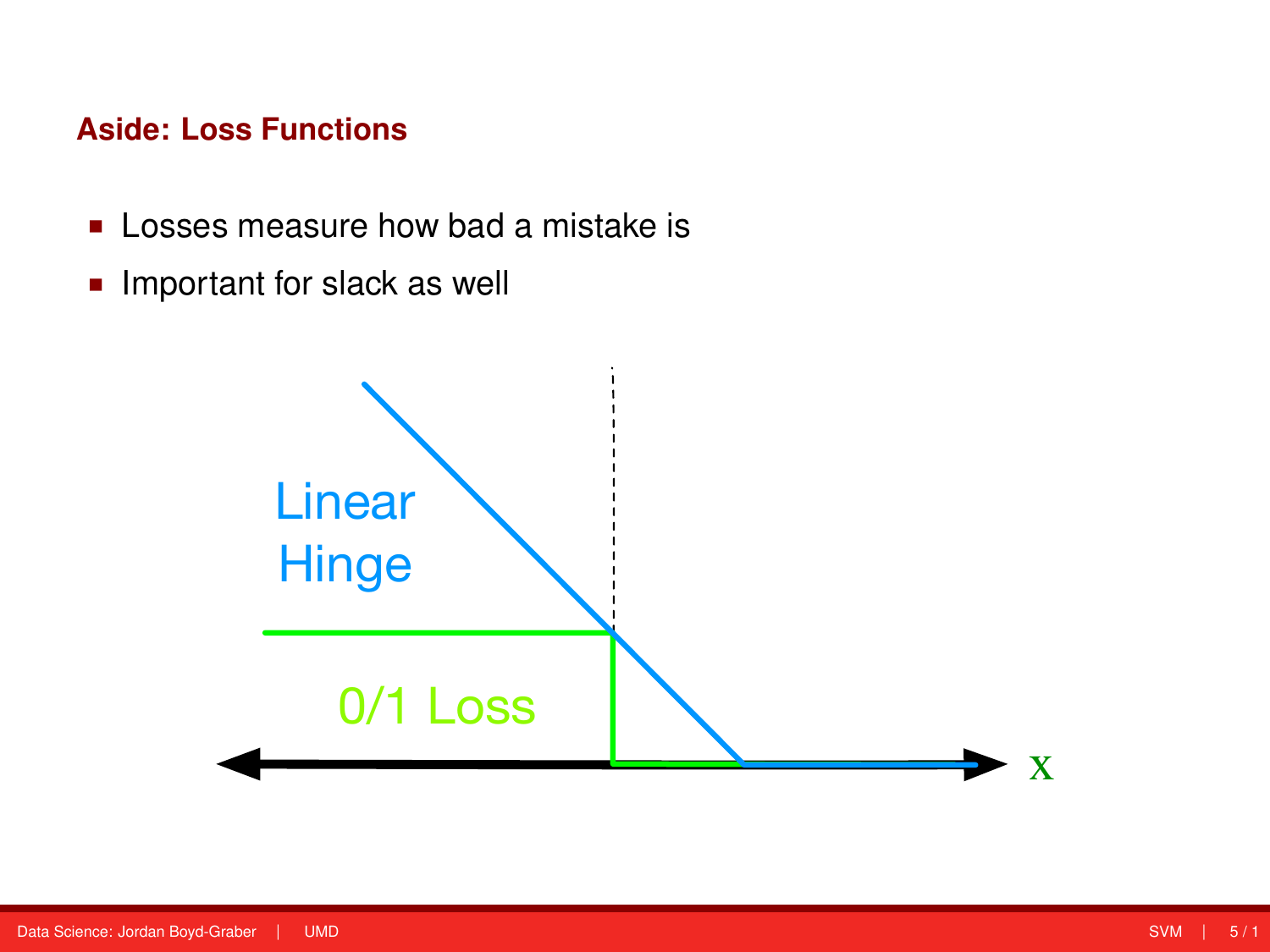- **Losses measure how bad a mistake is**
- **Important for slack as well**

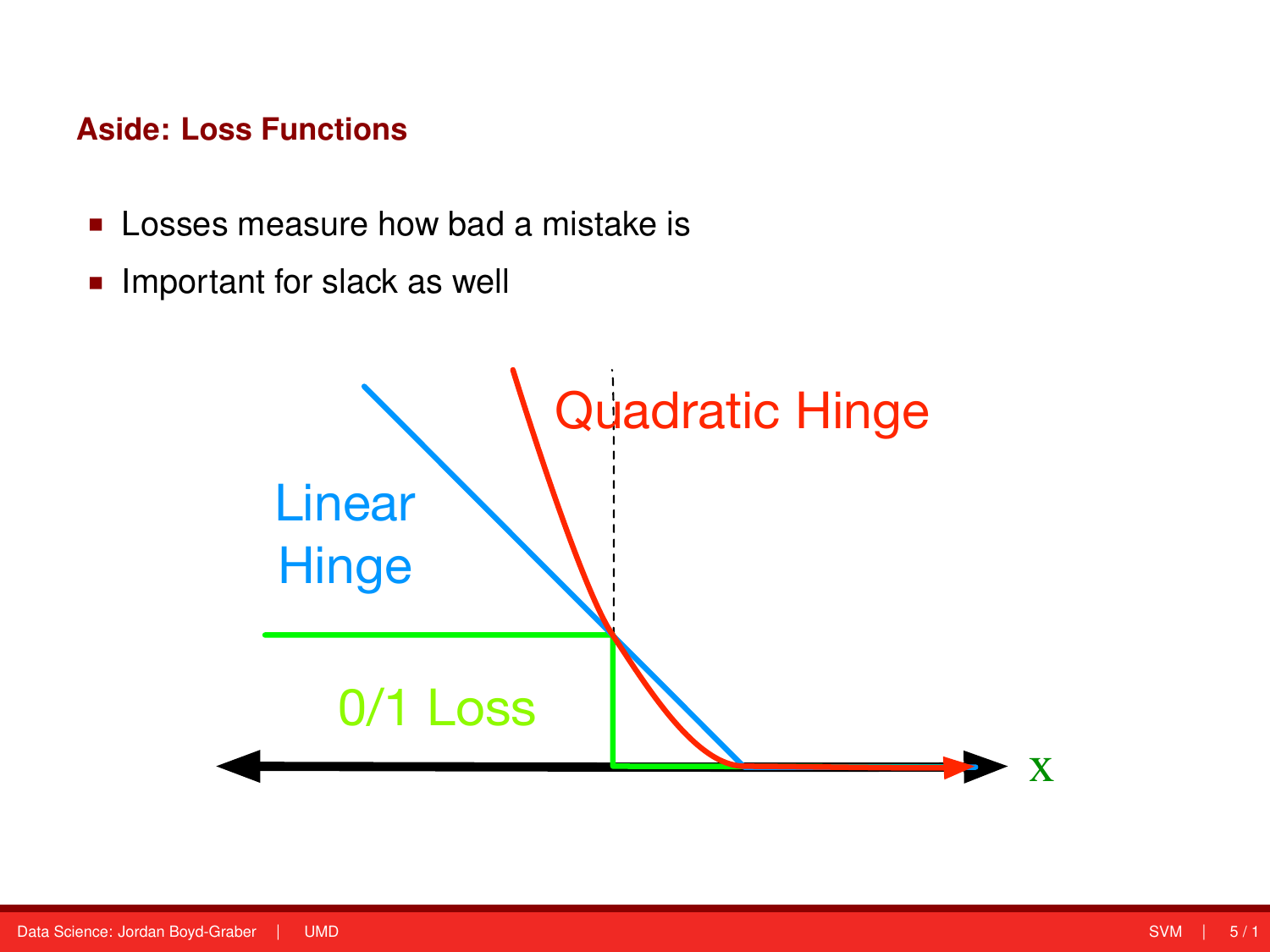- **Losses measure how bad a mistake is**
- **Important for slack as well**



## We'll focus on linear hinge loss